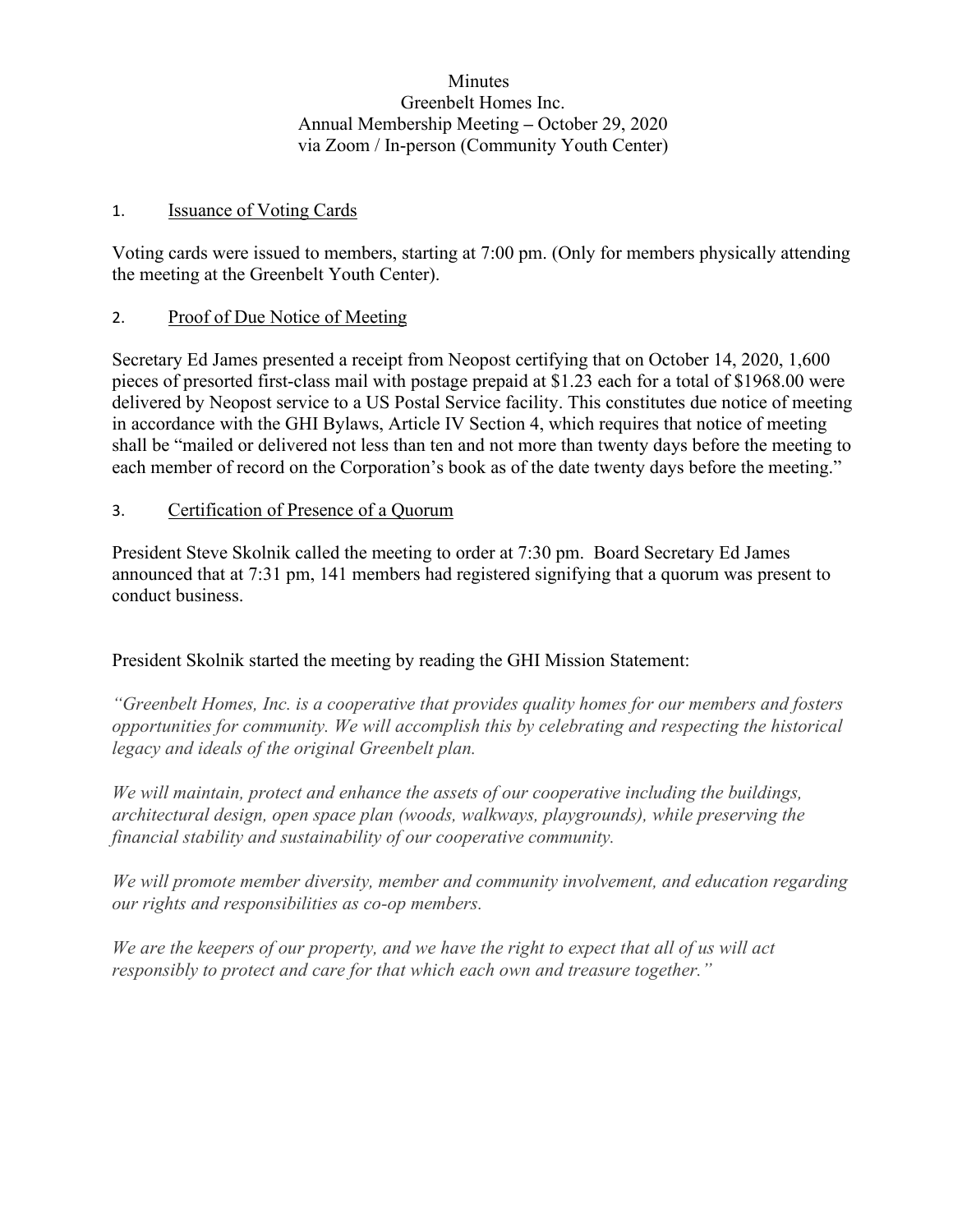4. Approval of Agenda

## **Motion: I move approval of the agenda as presented.**

| Moved: Ed James | Seconded: Chuck Hess | Carried |
|-----------------|----------------------|---------|

- 5. Action on Minutes
- 5a. Annual Membership Meeting Minutes of May 9, 2019

# **Motion: I move approval of the Annual Membership Meeting minutes of May 9, 2019 as presented.**

| Moved: Ed James | Seconded: Chuck Hess | Carried |
|-----------------|----------------------|---------|
|                 |                      |         |

## 5b. Special Membership Meeting Minutes of December 12, 2019

Susan Walker stated that in "Item 5-B, "Gill" should read "GHI".

# **Motion: I move approval of the Special Membership Meeting minutes of December 12, 2019 as revised.**

Moved: Ed James Seconded: Chuck Hess Carried

## 6. Reports of Officers, Directors, and Elected Committee

Skolnik recognized Carol Griffith, Chair of the Audit Committee. Carol stated that as a member of the Audit Committee she was honored to have served.

## 7. Presentation of Candidates

Tom Jones, Chair of the Nominations and Elections Committee, recognized the other members of the N&E Committee: Alex Barnes, Theresa Henderson, Luisa Robles and Mary Salemme. He then thanked the Member Services staff for their assistance for helping with making sure that the election process runs smoothly and effectively. He then explained the procedures for voting for the candidates.

Tom introduced the four candidates running for "two-year" terms on the Board of Directors.

**Board of Directors Candidates:** Stefan Brodd Zoe Carter-Woodbridge Ed James Deborah McKinley

Minutes, GHI Annual Membership Meeting – October 29, 2020 – via Zoom/In-person (Community Youth Center)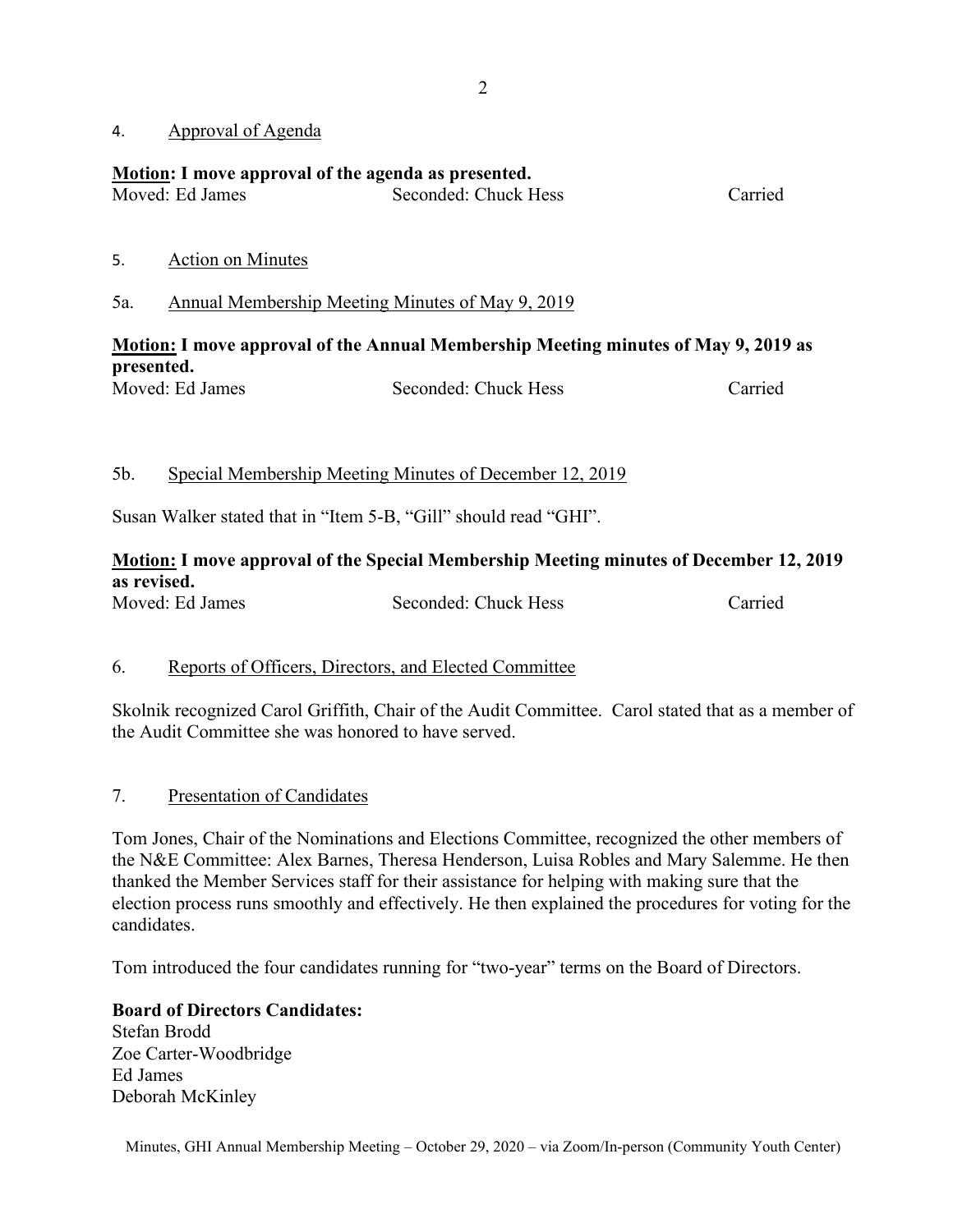3

Tom introduced the 3 candidates running for "one-year" terms on the Audit Committee.

# **Audit Committee Candidates:**

Christopher Carbone, *Statement presented by Tom Jones* Sam Lee Kathleen McNamara

#### 8. Nominations and Elections of the Nominations and Elections Committee

There are five open positions existing on the Nominations and Elections Committee and five members have consented to run:

Tom Jones, Dan Gillotte, Terry Henderson, Luisa Robles and Mary Salemme for "one-year" terms November 2020-May 2021.

Skolnik read from the Bylaws: Section VIII (b): "If the number of candidates is equal to or fewer than the number of open positions, then the election may be done by acclamation".

*Skolnik stated "I hereby acclaim that candidates for Nominations and Elections Committee are elected".*

#### 9. Old Business

None.

## 10. Announcements

Skolnik recognized Jason Luly.

Jason Luly, thanked the members who volunteered their time and donated to the "Chuffed Project" to help raise funds for members during the COVID-19 crisis.

Daniel Seibert, mentioned that on Tuesday, November 10<sup>th</sup> at 7 pm there will be a Virtual Social hosted by the Member Outreach Committee.

John Campanile, thanked the Homes Improvement Program team for a job well done, and solicited volunteers for the Bicycle Committee.